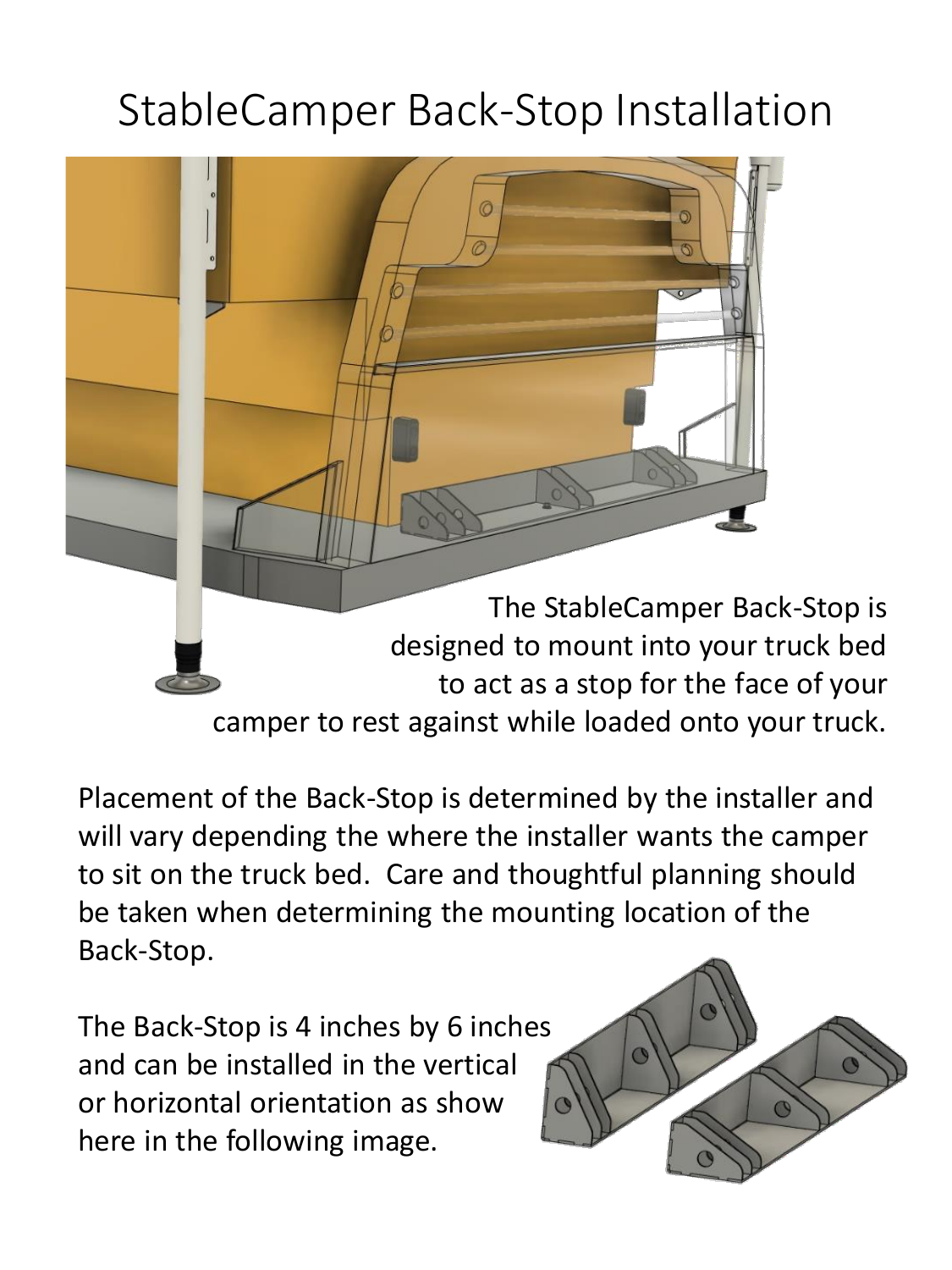The StableCamper Back-Stop kit includes the Back-Stop assembly and all mounting hardware

| <b>ITEM</b>          | <b>QTY</b> |
|----------------------|------------|
| <b>Back-Stop ASM</b> | 1          |
| $3/8 - 16$ Hex Bolt  | 6          |
| 3/8 Flat Washer      | 12         |
| 3/8 Lock Nut         | 6          |
| 0.386" Drill Bit     |            |



*Hardware installation orientation Bolts should be tightened to normal tightness not exceeding normal 3/8-16 torque spec of 23 ft/lbs*

Bolting the Back-Stop in place with the supplied 6 sets of hardware should look something like the illustration below.



Care must be taken in choosing bolt locations to ensure there are no obstructions under the truck deck that would not allow the hardware to fit properly in place. The underside of the truck deck should be examined, and measurements taken to ensure proper bolt locations are made.